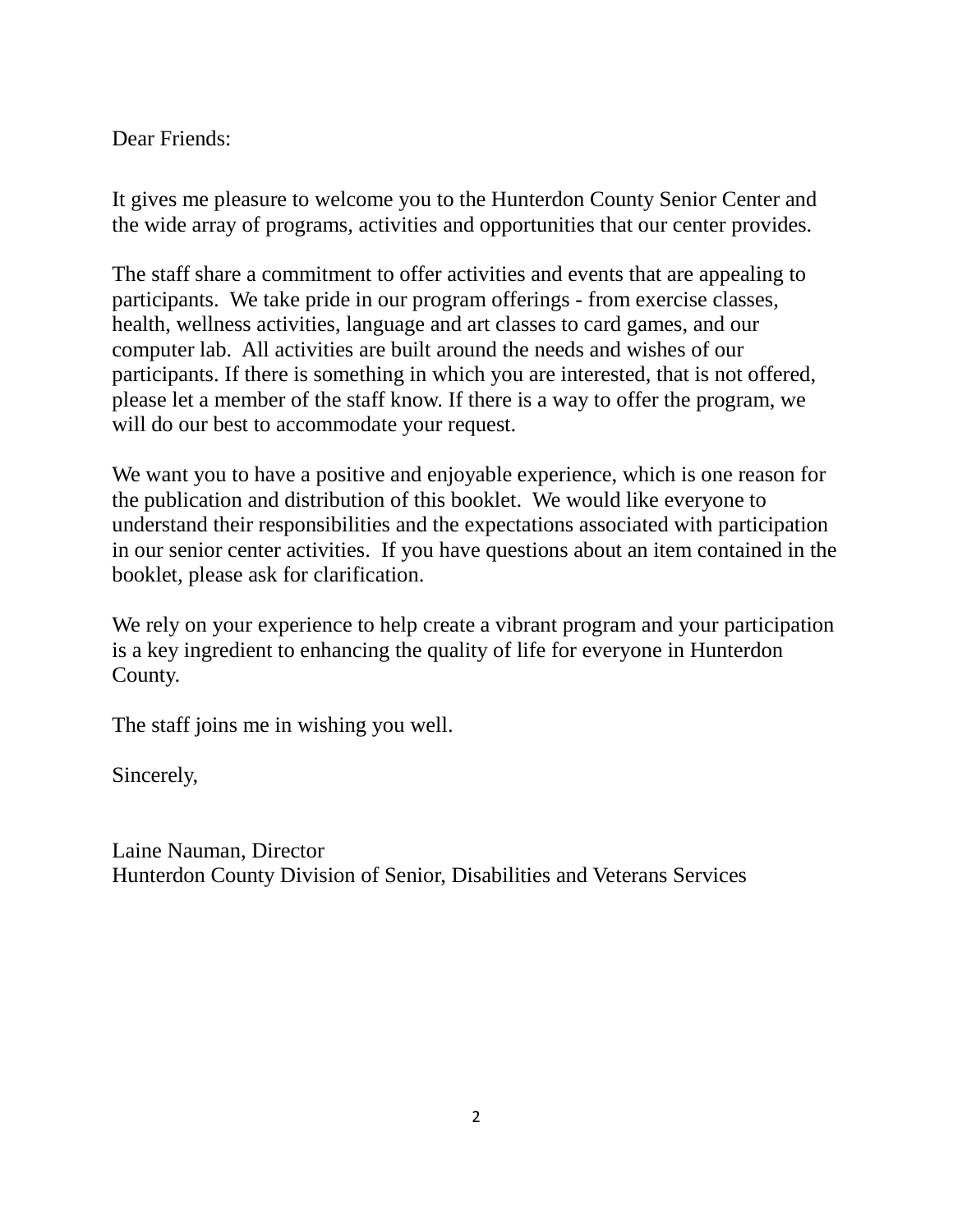# **Table of Contents**

| <b>Guidelines for Participation</b>   | Page 4  |
|---------------------------------------|---------|
| <b>Inclement Weather</b>              | Page 6  |
| <b>Classes and Special Activities</b> | Page 7  |
| Day Trips                             | Page 9  |
| <b>Center Emergencies</b>             | Page 10 |
| Agreement and Appeals                 | Page 11 |
| Signature Page                        | Page 13 |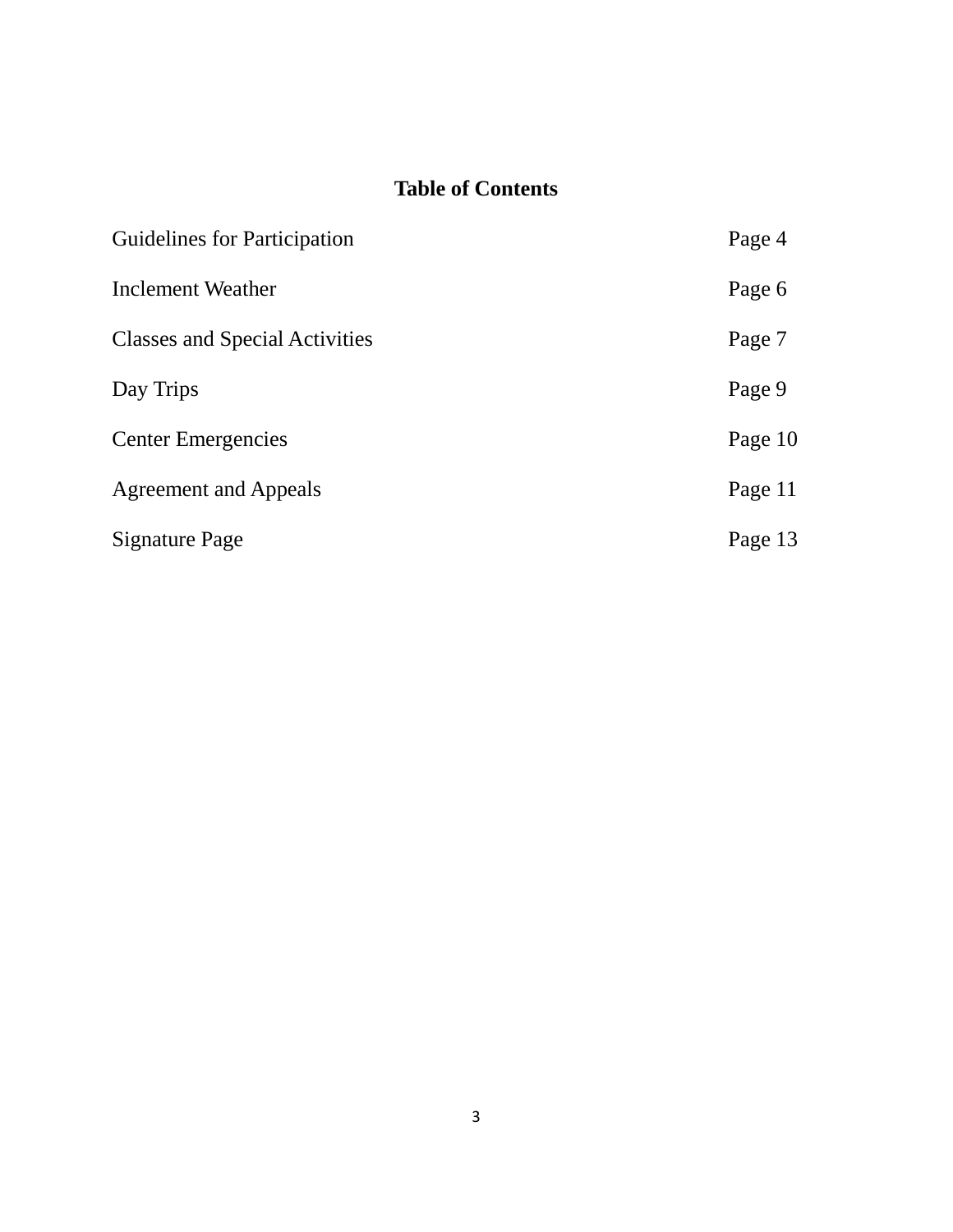## **Senior Center hours are from 8:30 a.m. to 4:30 p.m. and must be vacated promptly prior to the 4:30 p.m. closing.**

#### **Section 1: Guidelines for Participation**

The Senior Center shall be defined as the actual facility, the property upon which it sits, and any activity or event sponsored by the center. Failure to abide by these guidelines may result in immediate removal from a class, program or activity and/or limitation or suspension of center privileges.

#### **General Guidelines**

#### **Participants must:**

- 1. Be 60 years of age and a resident of Hunterdon County, NJ.
- 2. Have a complete registration form, Driver's License or a photo ID on file with the Senior Center to take part in center activities and classes.
- 3. Provide the center staff with updated information any time there is a change of address, phone number, emergency contact, etc. It is the responsibility of the participant to review for accuracy and update at least annually.
- 4. Understand their responsibility and conform their behavior, to the rules of the center. Abide by specific guidelines, policies and procedures that contribute to the enjoyment, well-being and safety of participants.
- 5. Be respectful of other participants' rights to utilize shared equipment (computers, games, library materials, etc.). The center may establish and post time limits or schedules, to permit fair access to equipment. A participant who fails to abide by those limits or schedules may be limited or suspended from utilizing the same.
- 6. Address concerns and conflicts directly with the Senior Center supervisor for resolution.
- 7. Abide by Hunterdon County's non-solicitation and confidentiality policies.
- 8. Abide by guidelines, policies and procedures established by Hunterdon County Government.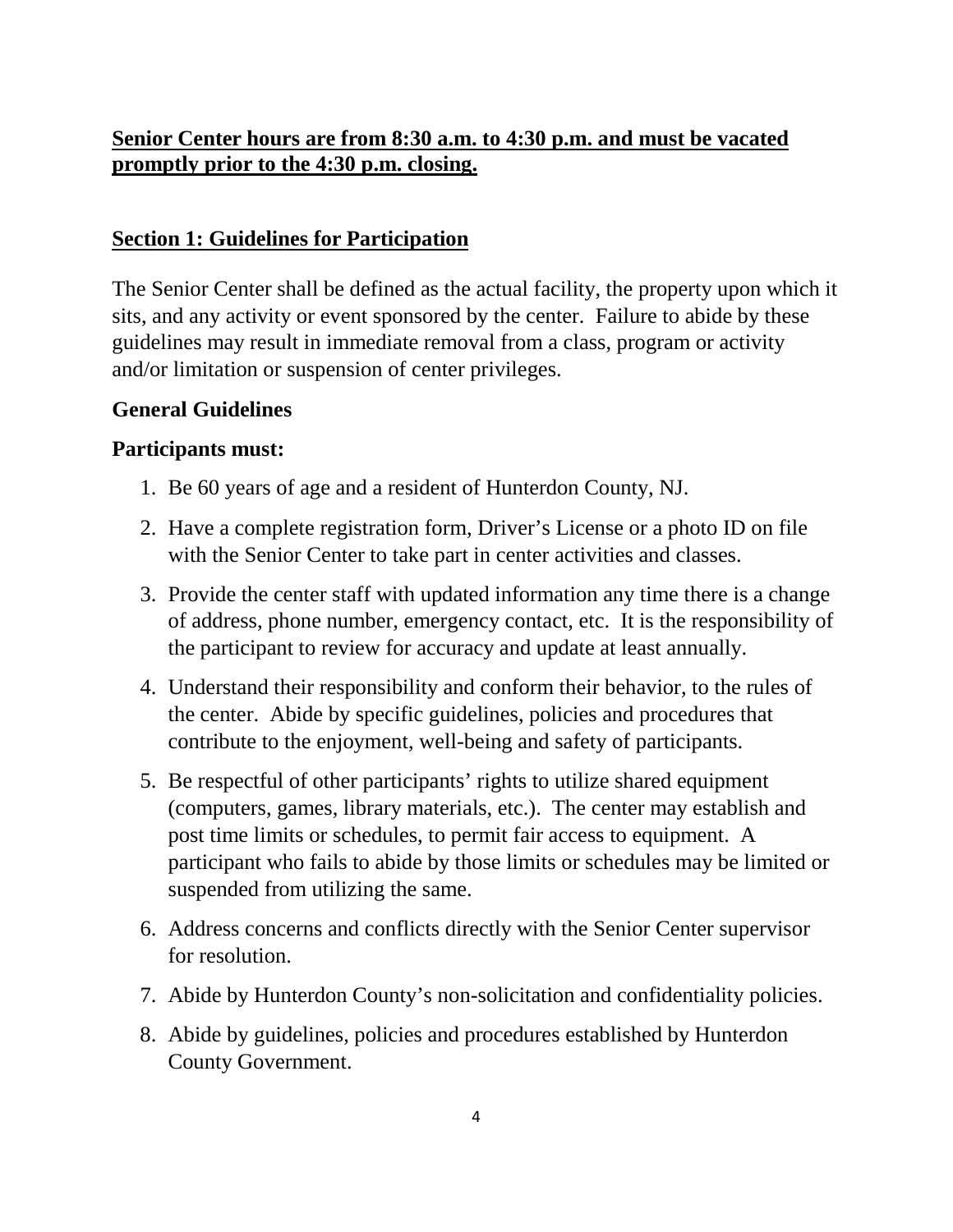## **Mobility and Cognitive Guidelines**

## **Participants Must:**

- 1. Function independently without one-on-one assistance or supervision from the staff.
- 2. (Individuals who need assistance) have a companion or an aide who:
	- escorts them at all times
	- provides all personal assistance
	- abides by the Senior Center Guidelines, Policies and Procedures
- 3. Move safely and independently (or use an assistive device independently) while at the center.
- 4. Provide and maintain personal assistive devices, as needed.

## **Behavior Guidelines**

## **Participants Must Not:**

- 1. Engage in any activity that is disruptive to the legitimate use of center facilities.
- 2. Engage in any activity that may present a danger to themselves or others
- 3. Use language or behavior that is obscene, abusive, loud or insulting to other participants or staff as determined by the Senior Center staff and/or Division of Senior, Disabilities and Veterans Service staff on duty.
- 4. Harass or discriminate against participants, staff, or guests based on race, gender, age, national origin, religion, sexual orientation or disability.
- 5. Gamble in any form.
- 6. Panhandle/solicit.
- 7. Participate in any center activities while under the influence of alcohol and illegal drugs or bring alcohol beverages or illegal drugs into the building.
- 8. Engage in any illegal activity at the center.
- 9. Carry a weapon in the senior center.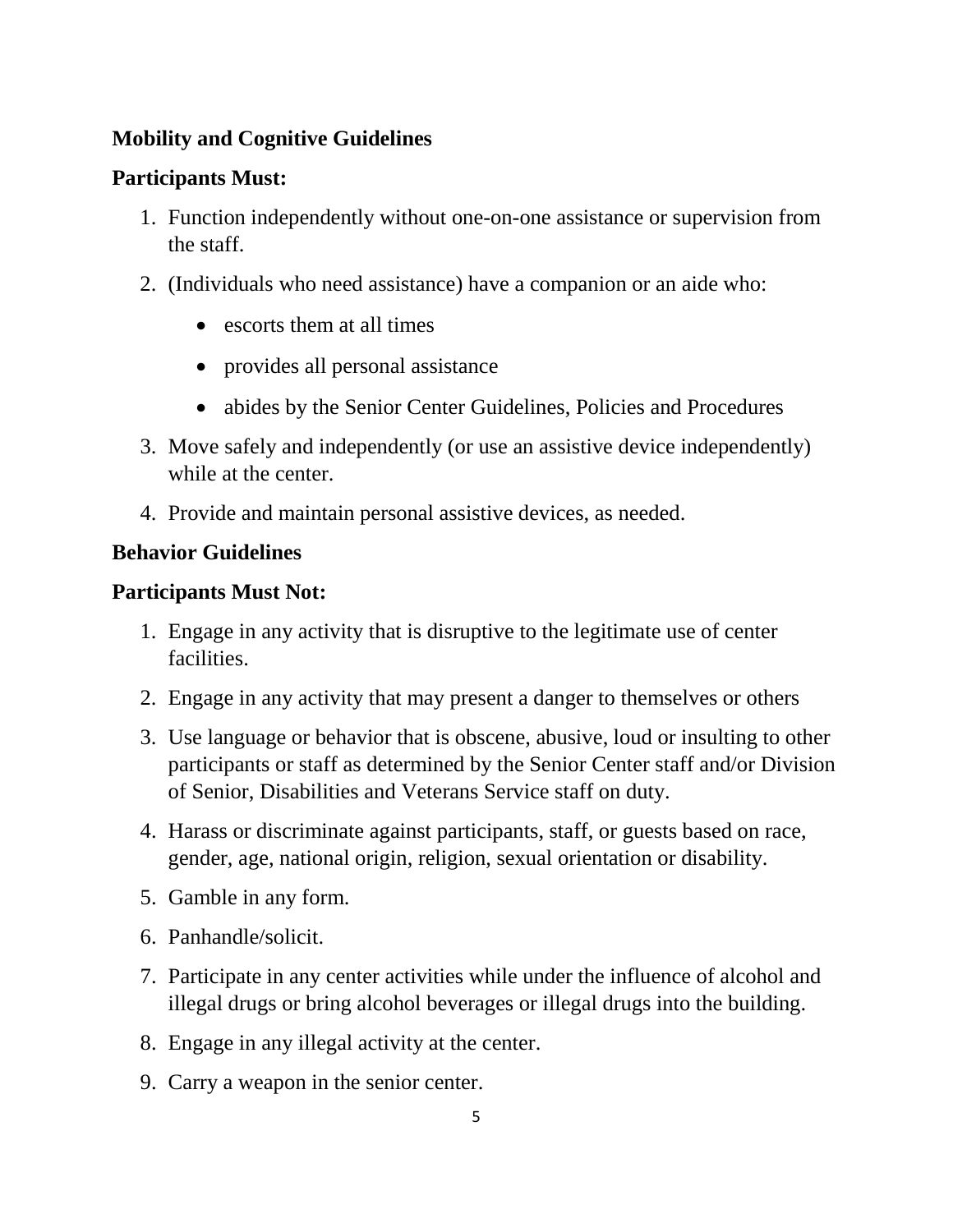- 10. Destroy or steal personal property (including money) in the senior center.
- 11.Turn off lights, open windows, adjust blinds or thermostat in rooms without permission from staff.
- 12. Move or rearrange furniture without permission from staff.
- 13. Misuse restroom by bathing or doing laundry.
- 14. Bring pets unless sanctioned for disability assistance.

## **Health and Hygiene Guidelines**

### **Participants Must:**

- 1. Maintain a level of personal hygiene consistent with generally acceptable standards of health and safety for themselves and others.
- 2. Not smoke or use other tobacco products and electronic smoking devices inside the senior center, including public areas and restrooms. A designated outdoor smoking area is available.

## **Section 2: Inclement Weather**

- 1. If Hunterdon County Government offices delay opening or close early, the Senior Center will open or close accordingly.
- 2. If Hunterdon County Government offices are closed, the Senior Center will be closed.

## **Please consult the following sites and TV channels for closing information:**

- Facebook: <https://www.facebook.com/HunterdonCountyNJ/>
- Twitter: https://twitter.com/Hunterdonctynj
- Facebook: <https://www.facebook.com/HunterdonCounty/DOP/>
- Twitter: <https://twitter.com/HunterdonDOP/>
- WCVH 90.5 FM (HUNTERDON CENTRAL RADIO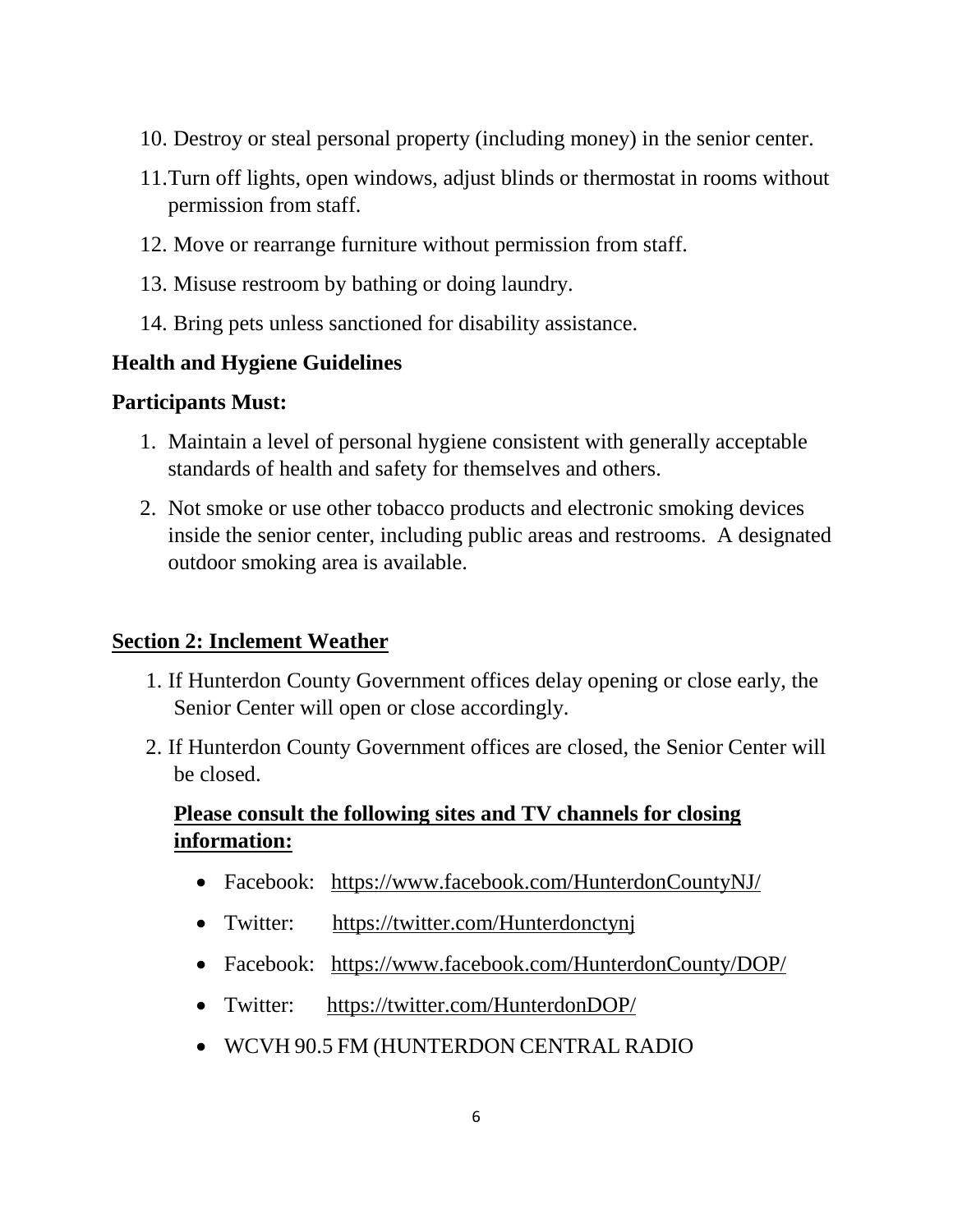- HUNTERDON CENTRAL HIGH SCHOOL: https://www.hcrhs.org/
- FLEMINGTON-RARITAN SCHOOL DISTRICT: <https://www.frsd.k12.nj.us/>
- NEWS 12 NEW JERSEY CHANNEL 62 ON COMCAST CABLE
- HCTV CHANNEL 27 (HUNTERDON CENTRAL TV)
- CHANNEL 69 (WFMZ-TV)
- 3. All Classes- If there is a delayed school opening; then morning classes will be cancelled. If schools are closed, all classes for the entire day will be cancelled. If you are uncertain if a class is cancelled, you may call the Senior Center at 908-788-1361 or you may call your instructor directly.

## **Section 3: Fitness Classes and Senior Center Classes**

The Senior Center Guidelines for Participation are applicable for all classes and special activities sponsored by or affiliated with the Senior Center. Participants must have a current signed registration form along with a driver's license or other photo id on file.

## **Senior Health & Fitness Classes**

- 1. In order to register for any Fitness Program, you must complete and have on file:
	- Senior Center Registration
	- Waiver
	- Physical Activity registration
	- Medical Clearance form (if required for specific classes)

2. Members are responsible for completing any pre-requisites before enrolling in a course that requires pre-requisites. Information about prerequisites may be found in our catalog.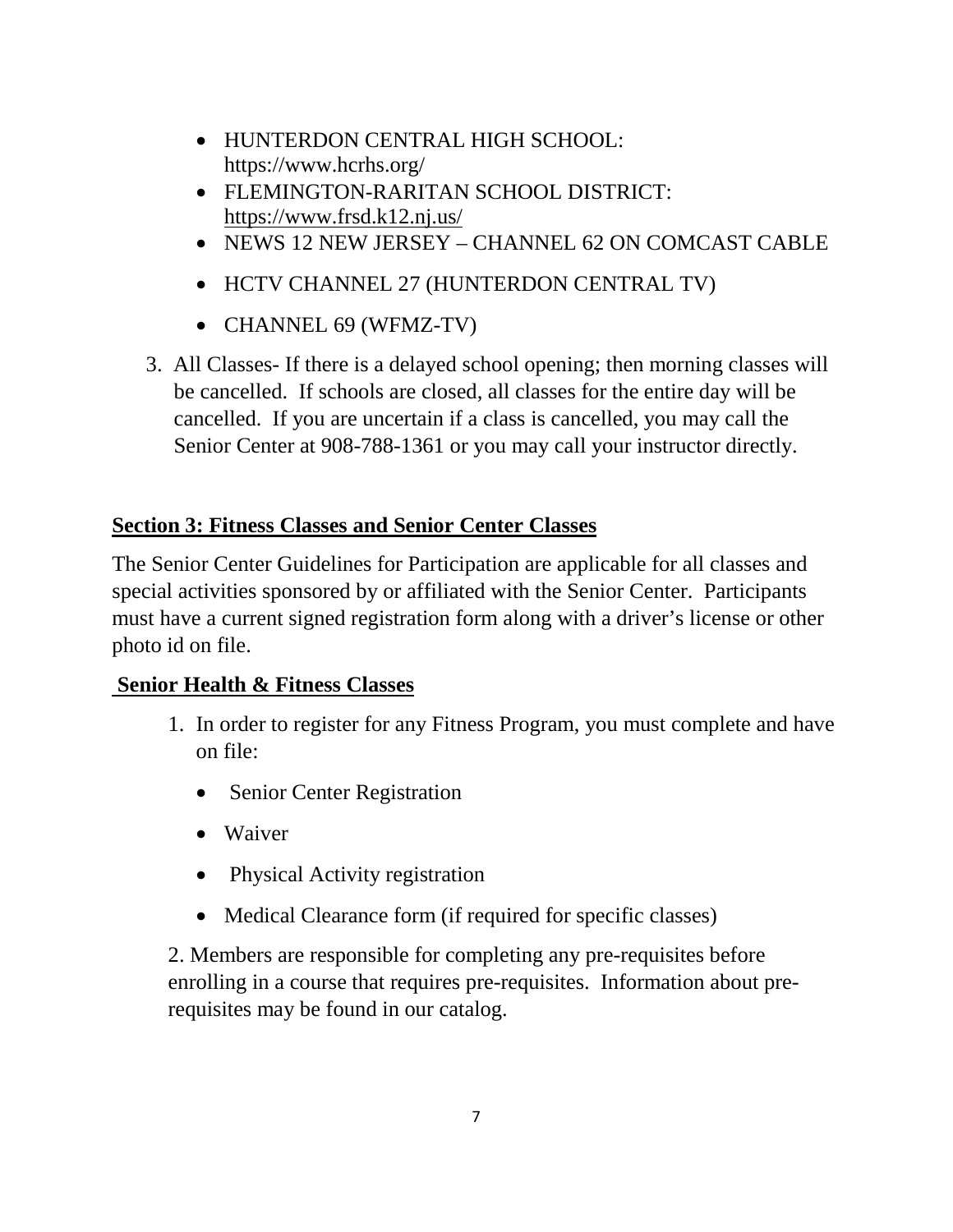3. Waiting List:

Please check our catalog or ask the Fitness Coordinator if a class is filled. If the class is filled, you may request to be placed on a waiting list

4. Senior Health & Fitness offers classes at satellite locations throughout the County. All locations may be found in our catalog as well as our "Fitness Off Site" schedule.

5. Punch Cards for activities that require payment:

• Purchase Schedule:

Tuesday and Thursday: 8:45am – 12:45pm

Wednesdays: 8:45am – 2:15pm

You will be given a Punch Card Procedure sheet when you purchase your first punch card. It lists the times you can purchase and instructions for those that are off-site and prefer to purchase through the mail.

- **Method of Payment:** We accept Cash and Checks (no credit cards.) Checks should be made payable to: Hunterdon County Senior Health and Fitness Program.
- **No Refund Policy:** Please be advised that there are no refunds on punch card purchases; however, you can use your card for any fee based class.

#### **Senior Center Classes and Activities**

- 1. Any Senior Center participant may register for classes and special activities.
- 2. Some classes may have pre-requisites to participate.
- 3. Class registration may be limited. Reservations must be paid in full if applicable and are on a first come, first served basis. Reservations are not guaranteed until payment is made.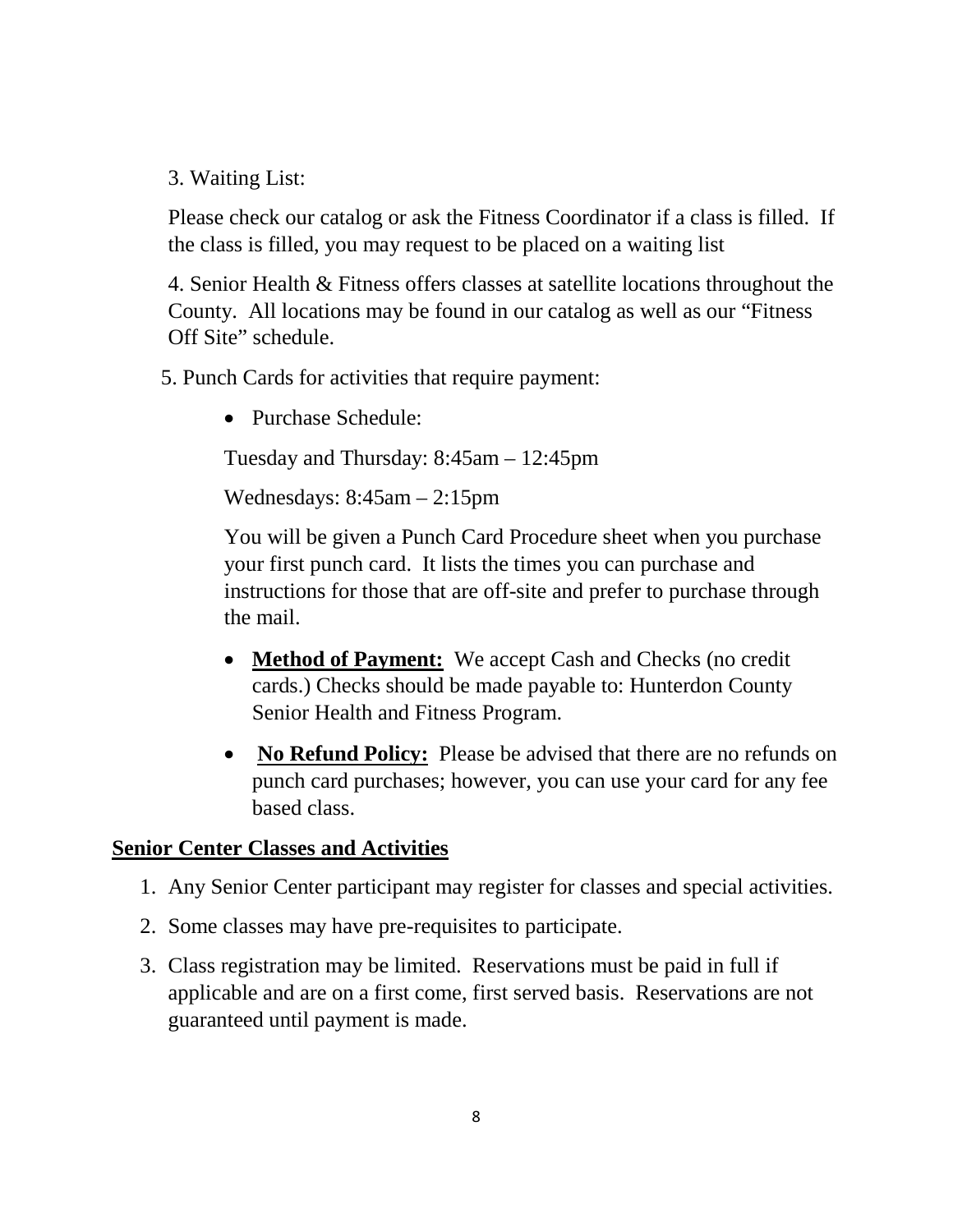- 4. Reservations may be paid in-person or by mail. A check is the preferred method of payment, but cash is accepted in the exact amount. Checks should be payable to Hunterdon County (unless otherwise indicated.)
- 5. Some classes may require that participants furnish additional supplies (paint, sketchbooks, yarn, fabric, etc.) or equipment (hand weights, yoga mats, etc.) at their own expense.

### **Refunds**

- 1. Paid reservation fees are refundable with notice of cancellation or if a substitute can be provided.
- 2. If a class or activity session is cancelled due to weather or other circumstance, every effort will be made to reschedule the session with ample notice.

### **Section 4: Day Trip Policies and Procedures**

#### **Participation Guidelines**

- 1. The Senior Center Guidelines for Participation are applicable to all trips sponsored by or affiliated with the Senior Center.
- 2. Trips are open to any registered participant.
- 3. Participants must be able to function independently without one-to-one assistance or supervision, or must provide a companion or aide to aid. Companions participate at the same price as other participants. Companions must be at least 18 years old.
- 4. Participants must arrive at the designated departure site, usually the St. Paul's Lutheran Church parking lot, directly across from the Senior Center, at least 15 minutes before the scheduled departure time.
- 5. Participants will abide by the information and instructions provided by the trip leader while on any trip. Failure to meet at the appointed location and/or departure times, observe safety practices or other instructions could result in suspension from participation.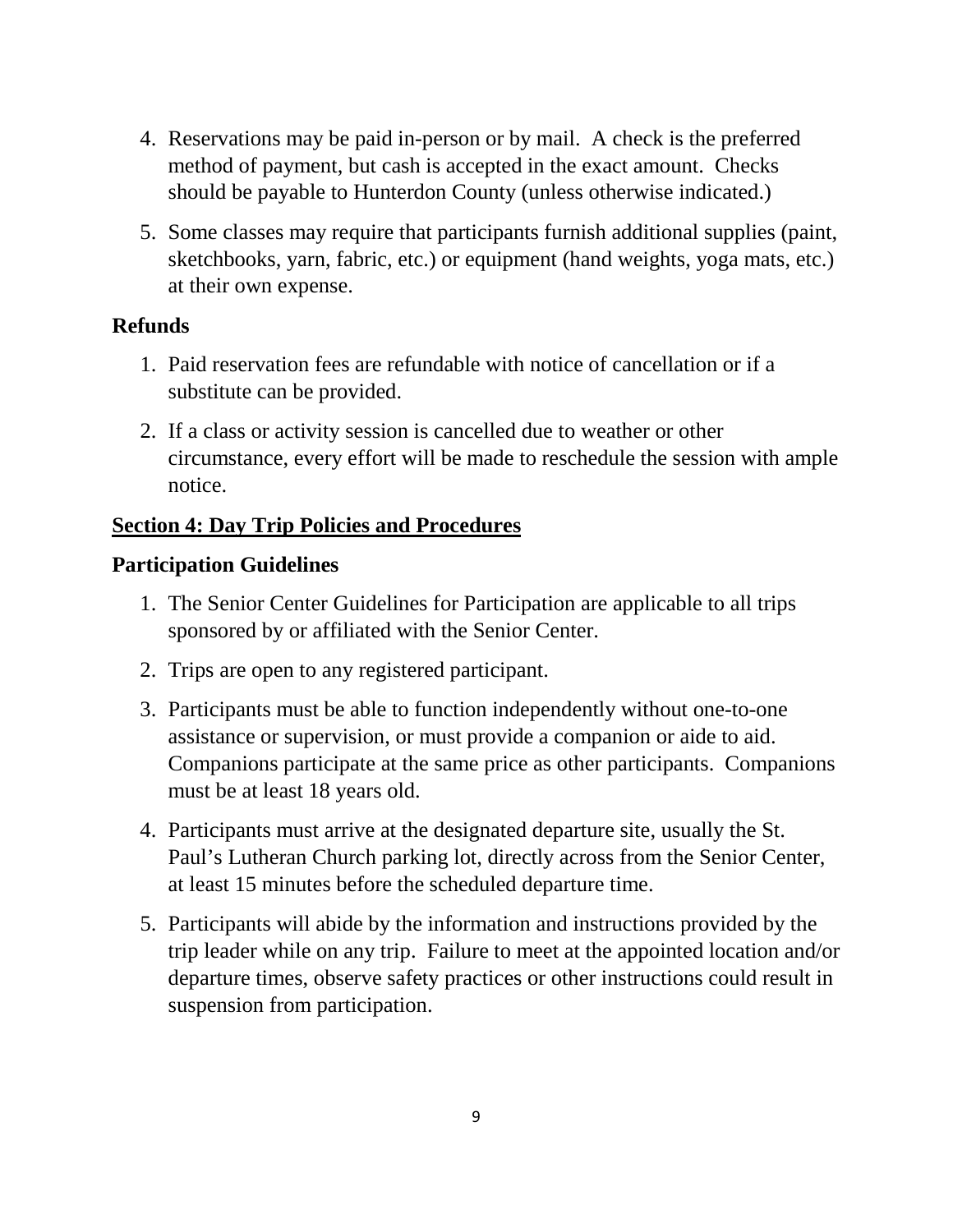- 6. Participants who need special accommodation must indicate the need at the time of registration. Although every effort will be made to accommodate the request, such accommodation is not guaranteed.
- 7. Some trip destinations involve extensive walking, physical exertion or limited accessibility due to the nature of the trip or facility visited. This information is included in the trip announcement and descriptions when known by the staff. Individuals must determine their ability to participate.

## **Registration Guidelines:**

- 1. Trip announcements and schedule flyers are posted in the Senior Center and on the web site.
- 2. Reservations are on a first-come, first served basis and must be paid in full to secure a seat.
- 3. A waiting list will be maintained after all available seats are reserved. Trip fees will not be collected in advance from people on the waiting list. People on the waiting list will only pay when/if a seat becomes available.

## **Trip Cancellation:**

- 1. If the trip is cancelled due to low enrollment, the Senior Center will issue a full refund by check through the County purchase order system.
- 2. If the trip is cancelled due to weather or other uncontrollable circumstances, every effort will be made to reschedule the trip with ample notice to participants.
- 3. If the trip cannot be rescheduled, a full refund will be issued by check.

## **Section 5: Senior Center Emergencies**

The Division of Senior, Disabilities and Veterans Services staff are trained for emergencies such as fire, severe weather and intruders.

Participants must:

1. Obey all instructions issued by the Division or other authorized staff, to evacuate the building or to shelter in place.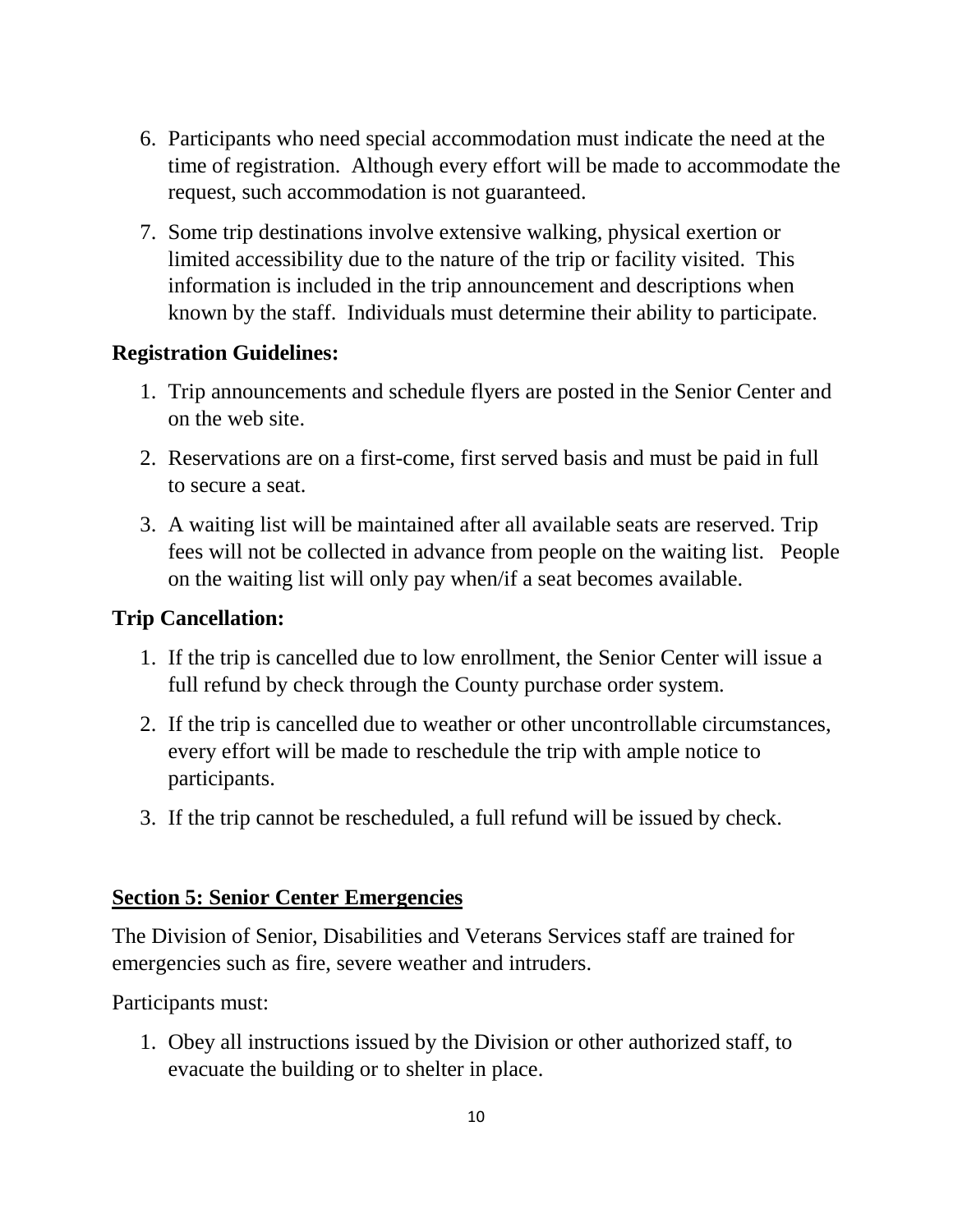- 2. Be familiar with the location of posted information to identify the nearest exit.
- 3. Report to the designated meeting location during an evacuation to ensure all participants have safely exited the building. Please do not leave the designated meeting location without notifying a staff person.
- 4. Remain in the room, or move to and remain in a designated location during a shelter-in-place situation, until a staff person or other authorized representative (Police Officer or Fire Fighter) gives the all clear announcement.
- 5. Report suspicious or unsafe situations to a staff person immediately.
- 6. Report illness and injuries.

### **Section 6: Agreement to Accept Guidelines and Appeal Process**

#### **Acceptance Guidelines**

By registering for and participating in the Senior Center programs, activities and services, an individual agrees to abide by the guidelines set forth in the registration form and this document.

In summary, if a participant abuses or violates the guidelines and agreement of participation; the participant may be suspended from or permanently denied participation. Notification will be provided in writing.

Service and participation will be discontinued immediately if the participant is engaged in illegal activity or presents a danger to self or others.

## **Appeals-**

1. Individuals who have addressed a concern directly with the Senior Center Supervisor, without satisfactory resolution, may schedule an appointment with the Director of the Division of Senior, Disabilities and Veterans Services to discuss the matter.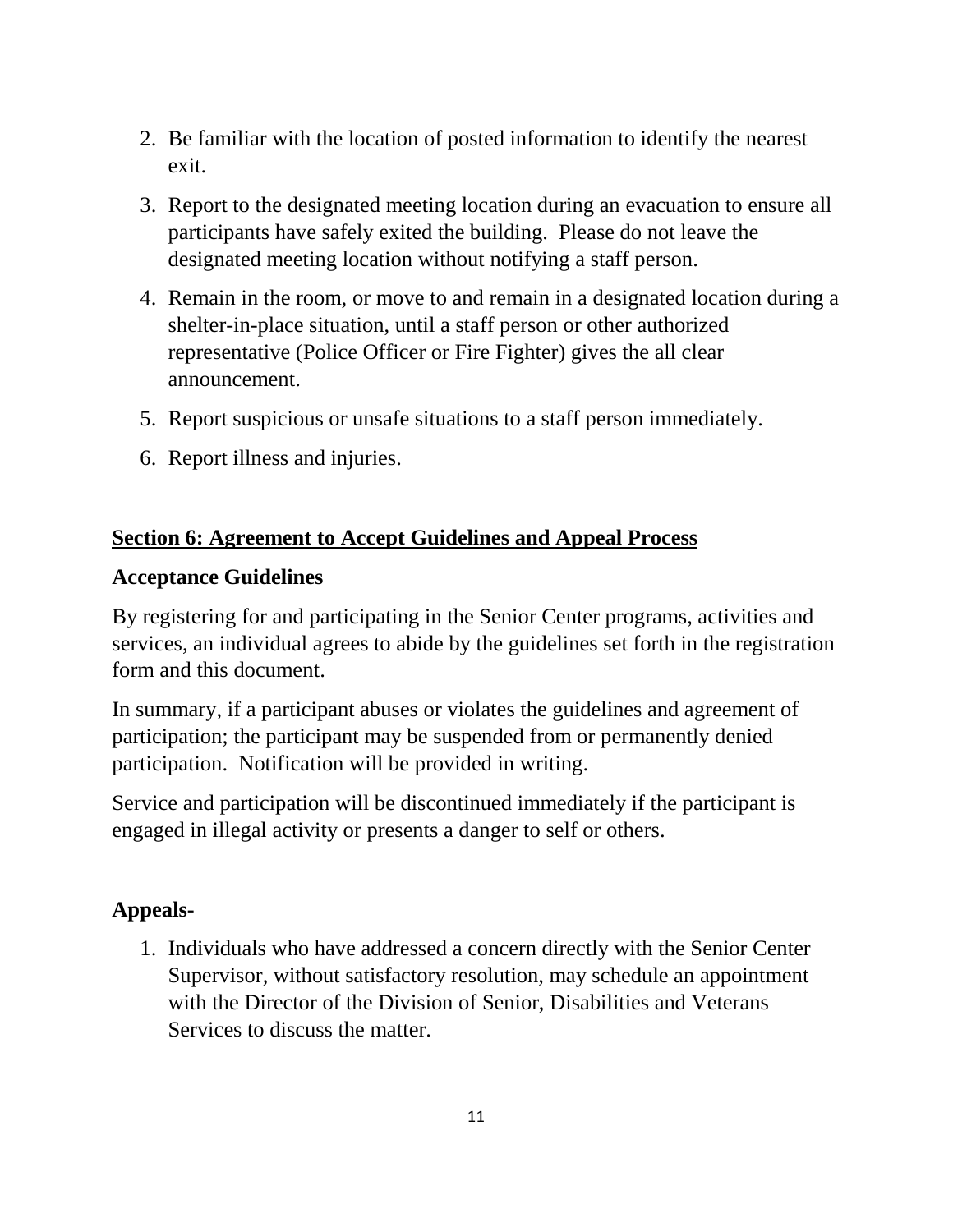- 2. Individuals may appeal temporary and permanent suspensions, in writing, to the Director of the Division of Senior, Disabilities and Veterans Services. The Director will respond within one week of receiving the written correspondence.
- 3. Individuals may appeal, in writing, to the Administrator of the Hunterdon County, Department of Human Services, regarding the decision of the Director of the Division of Senior, Disabilities and Senior Services.
- 4. The Administrator will respond to an appeal, in writing, within one week of receiving the notification. Decisions of the Administrator are final.

Hunterdon County reserves the right to amend this document at its discretion. Revisions will be clearly indicated.